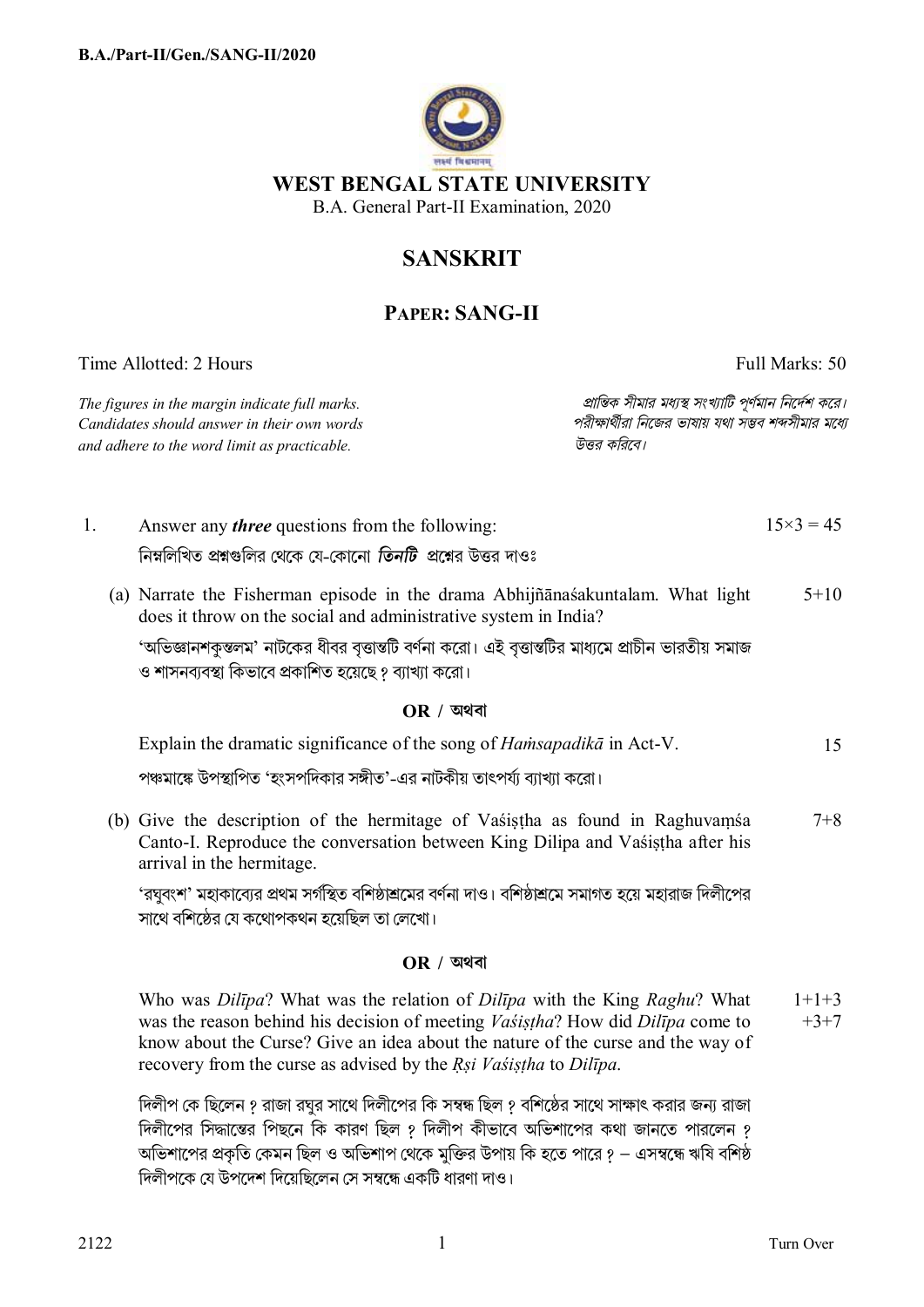#### B.A./Part-II/Gen./SANG-II/2020

- $(c)$ Translate into Bengali or English any *three* of the following verses: নিম্নলিখিত যে-কোনো *তিনটি শ্লো*কের বাংলা অথবা ইংরাজীতে অনুবাদ করোঃ
	- (i) यास्यत्यद्य शकुन्तलेति हृदयं संस्पृष्टमुत्कण्ठया कण्ठः स्तम्भितवाष्पवृत्तिकलुषश्चिन्ताजडं दर्शनम्। वैक्लव्यं मम तावदीदृशमिदं स्नेहादरण्यौकसः पीड़यन्ते गृहिणः कथं न् तनयाविश्लेषद्ःखैर्नवैः ॥
	- (ii) न खल न खल वाणः सन्निपात्योऽयमस्मिन मृद्नि मृगशरीरे तूलराशाविवाग्निः। क्व वत हरिणकाणां जीवितं चातिलोलं क्व च निशितनिपाता वज्रसाराः शरास्ते॥
	- (iii) मुक्तेषु रश्मिषु निरायतपूर्वकाया निष्कम्पचामरशिखा निभूतोर्ध्वकर्णाः। आत्मोद्धतैरपि रजोभिरलङ्घनीया धावन्त्यमी मृगजवाक्षमयेव रथ्याः॥
	- (iv) रिनग्धं वीक्षितमन्यतोऽपि नयने यत् प्रेरयन्त्या तया यातं यच्च नितम्बयोर्ग्रुतया मन्दं विलासादिव। मा गा इत्युपरुद्धया यदपि सा सासूयमुक्ता सखी सर्वं तं किल मत्परायणमहो कामी स्वतां पश्यति**॥**
	- $(v)$  वागर्थाविव सम्पृक्तौ वागर्थप्रतिपत्तये। जगतः पितरौ वन्दे पार्वतीपरमेश्वरौ॥
	- (vi) व्यूढोरस्को वृषस्कन्धः शालप्रांशुर्महाभूजः। आत्मकर्मक्षमं देहं क्षात्रो धर्म इवाश्रितः॥

#### $OR / Q$ यथवा

Explain with reference to the context any *two* from the following verses:  $7\frac{1}{2} \times 2 = 15$ নিম্নলিখিত যে-কোনো *দুটি শ্লো*কের সপ্রসঙ্গ ব্যাখ্যা করোঃ

- (i) आपरितोषाद्विदुषां न साधु मन्ये प्रयोगविज्ञानम्। बलवदपि शिक्षितानामात्मन्यप्रत्ययं चेतः॥
- (ii) भवन्ति नम्रास्तरवः फलागमै– र्नवाम्बुभिर्दूरविलम्बिनो घनाः। अनुद्धताः सत्पुपुरुषाः समृद्धिभिः स्वभाव एवैष परोपकारिणाम्॥
- (iii) मन्दः कविर्यशःप्रार्थी गमिष्याम्युपहास्यताम्। प्रांशुलभ्ये फले लोभादुद्वाहुरिव वामनः॥
- (iv) अथवा कृतवाग्द्वारे वंशेऽस्मिन् पूर्वसूरिभिः। मणौ वज्रसमुत्कीर्णे सूत्रस्यैवास्ति मे गतिः॥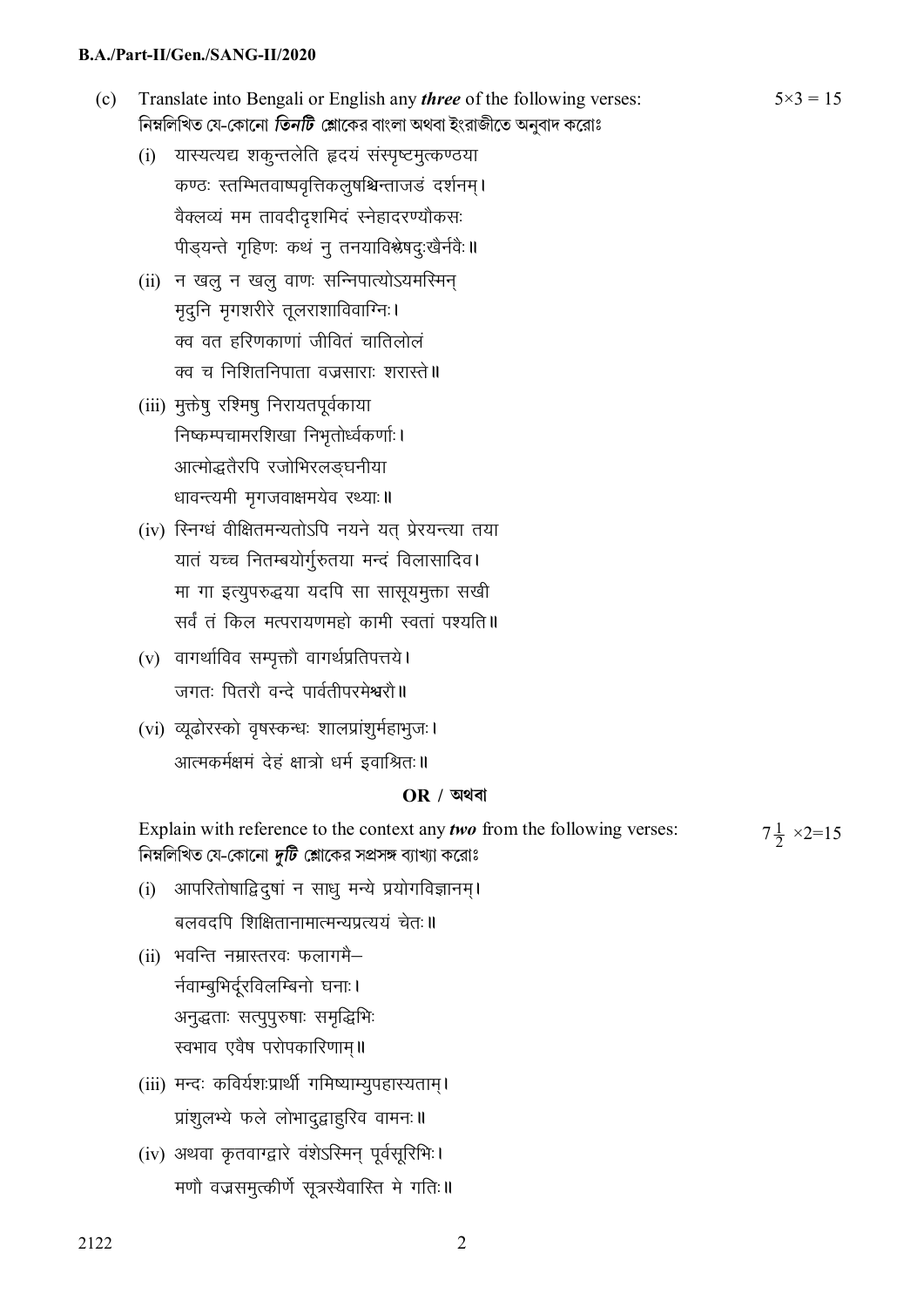#### **B.A./Part-II/Gen./SANG-II/2020**

- (d) (i) Give the resulting forms of any *seven* of the following: িনmিলিখত েয-েকােনা *সাতিটর* পিরিণিŸত rপ েলেখাঃ  $3 \pi$ -गम् + ल्यप्; सह् + तुमुन्; पच् + क्त; ग्रह् + तव्य; पा + शानच्; मन् + क्तिन् ; अस् + शत् ; श्र् + क्त्वाच् ; मृत् + मयट् ; गङ्गा + ढक् ; शास + क्यप ; दा + तूच् |  $1 \times 7 = 7$ 
	- (ii) Substitute single words for any *eight* of the following: িনmিলিখত েয-েকােনা *আটিটর* এককথায় pকাশ কেরাঃ नद्याः समीपे ; पुनः पुनः रोदिति ; द्वौ वा त्रयो वा ; माता च पिता च ; पठितुमिच्छति ; जनानां समूहः ; नदी माता यस्य सः ; शब्दं करोति ; भिक्षायाः अभावः ; न्यायं वेत्ति यः सः ; त्रयाणां भवनानां समाहारः ; महदरण्यम।  $1 \times 8 = 8$
- (e) Name and expound the samāsa in any *six* from the following: নিম্নলিখিত যে-কোনো *ছয়টির* ব্যাসবাক্য সহ সমাস নির্ণয় করোঃ दुर्भिक्षम् ; प्रतिदिनम् ; युवजानि ; किंसखा ; राजपुरुषः ; अष्टाध्यायी वीणापाणिः ; द्विगुः ; नीलोत्पलम् ; देशान्तरम् ।  $2\frac{1}{2} \times 6 = 15$
- (f) Translate any *two* from the following verses into Bengali or English: নিম্নলিখিত অনুচ্ছেদগুলির মধ্যে যে-কোনো *দুটির* বাংলা অথবা ইংরাজীতে অনুবাদ করোঃ  $7\frac{1}{2} \times 2 = 15$ 
	- (i) बुद्धोपासको नुपतिः विम्बिसारः स्वराज्ये बौद्धधर्ममतं प्रचारितवान् । किंच बुद्धसकाशात् तस्य पादनखं गृहीत्वा राजगृहस्य उद्याने निधाय तत्र स्तुपं निर्माय प्रत्यहं स्वजनपरिवृतोऽन्तःपुरवासिभिः सह तत्र पूजां निवेदयामास। विम्बिसार-तनयेन अजातशत्रूणा त् सिंहासनम् आरूह्य बौद्धधर्माचरणं निवारितं निषिद्धं च।
	- (ii) नदीबह्ला इयं भारतभूमिः | तासां नदीनां गङ्गा पवित्रतमा इति सर्वैभारतवासिभिर्मन्यते | तस्याः पूतं सलिलं मानवानां सर्वं पापजातं हरति। गङगाजलं विना न किञ्चिदपि धर्मानुष्ठानं भवति। यत्र गङगाजलं दुर्लभं तत्र गङगास्मरणेनैव कार्यं संपाद्यते। बहवो जना प्रत्यहं पुण्यार्जनाय गङ्गायाम् अवगाहन्ते।
	- (iii) एकदा कश्चित् शृगालः पथा गच्छन् द्राक्षाक्षेत्रे प्रविष्टः। वृक्षस्य सुपक्कानि फलानि दृष्ट्वा तस्य मनसि तानि खादितुं लोभोऽजायत। वारं वारं स द्राक्षाफलानि ग्रहीतुं लम्फप्रदानं कृतवान। परन्तु स विफलः अभवत। अतः फलस्वादवञ्चितः स 'दाक्षाफलानि अतीव अम्लानि' इत्युक्त्वा प्रस्थितः ।
	- $(iv)$  अस्ति ब्रह्मारण्ये कर्परतिलको नाम हस्ती । तमवलोक्य सर्वे शगालाश्चिन्तयन्ति स्म यद्ययं केनाप्युपायेन म्रियते तदा एतद्देहेन अस्माकं मासचतुष्टयं भोजनं भविष्यति। एको वृद्धः शृगालः कर्पूरतिलकस्य समीपं गत्वा साष्टाङ्गपातं प्रणम्योवाच, देव! प्रसीद। हस्ती ब्रूते, करत्त्वम् ? कृतः समायातः ? शुगाल उवाच-जम्बुकोऽहम्।